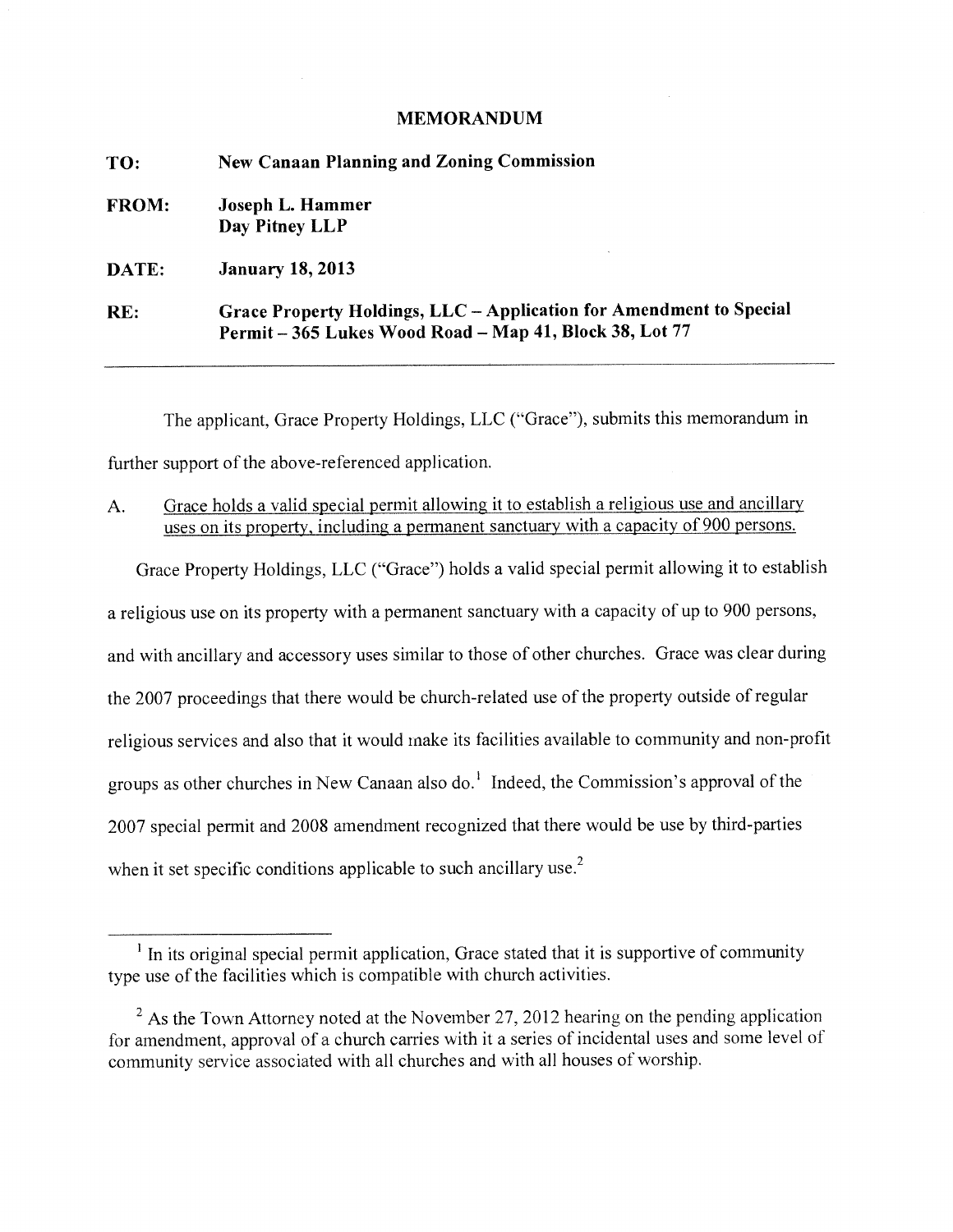In its May, 2008 approval of the amendment to the special permit (for a permanent sanctuary with a capacity of 900 persons), the Commission directed Grace to return for design review of the architectural drawings for the permanent sanctuary, as it had not yet been designed.<sup>3</sup> (2008) Amendment to Special Permit,  $\P$ 3.) The purpose of this future proceeding was not to conduct a wholesale reexamination of the church project under the special permit criteria or to revisit uses, traffic or any of the other items carefully considered by the Commission in its earlier approvals. <sup>4</sup> Rather, the design review was to ensure that the design of the permanent sanctuary be in accordance with the design review guidelines of § 6.12.D of the New Canaan Zoning Regulations. The special permit amendment process utilized here affords the public more process and opportunity to be heard than the design review process otherwise would.<sup>5</sup>

B. The arguments made as to potential use of the Grace facilities beyond the scope of the existing special permit are irrelevant to and cannot properly be considered in this proceeding.

Grace respectfully submits that provided it remains within the approved 900 person maximum capacity permanent sanctuary, as it has, it would not be proper in this proceeding to

 $3$  As addressed in Grace's prior memorandum to the Commission dated November 27, 2012, such design review was not to involve any consideration of traffic provided that the permanent sanctuary capacity did not exceed 900 persons. Thus, under the terms of the existing approvals, the only basis to examine traffic would be if Grace proposed a permanent sanctuary with a capacity of more than 900. (2008 Amendment to Special Permit,  $\P\P$  4-5.)

 $4$  The Commission's 2007 approval of the special permit and its 2008 approval of the amendment to the special permit were both affirmed by the Superior Court after exhaustive review, including consideration of many of the arguments made again in this proceeding by the same parties who took those appeals.

 $<sup>5</sup>$  The contention that any application for amendment to a special permit must be</sup> evaluated in light of all of the special permit criteria would render meaningless the inclusion of an amendment process (§ 8.2.B.6.d) in the Zoning Regulations, as all amendments would necessarily be treated as new applications. As pointed out by Town Planner Steve Kleppin in commenting on Grace's pending application for amendment, "[t]he use has been approved and affirmed through litigation. The changes proposed are site planning issues not related to use." (11/21/12 Planner's Memo at 4.)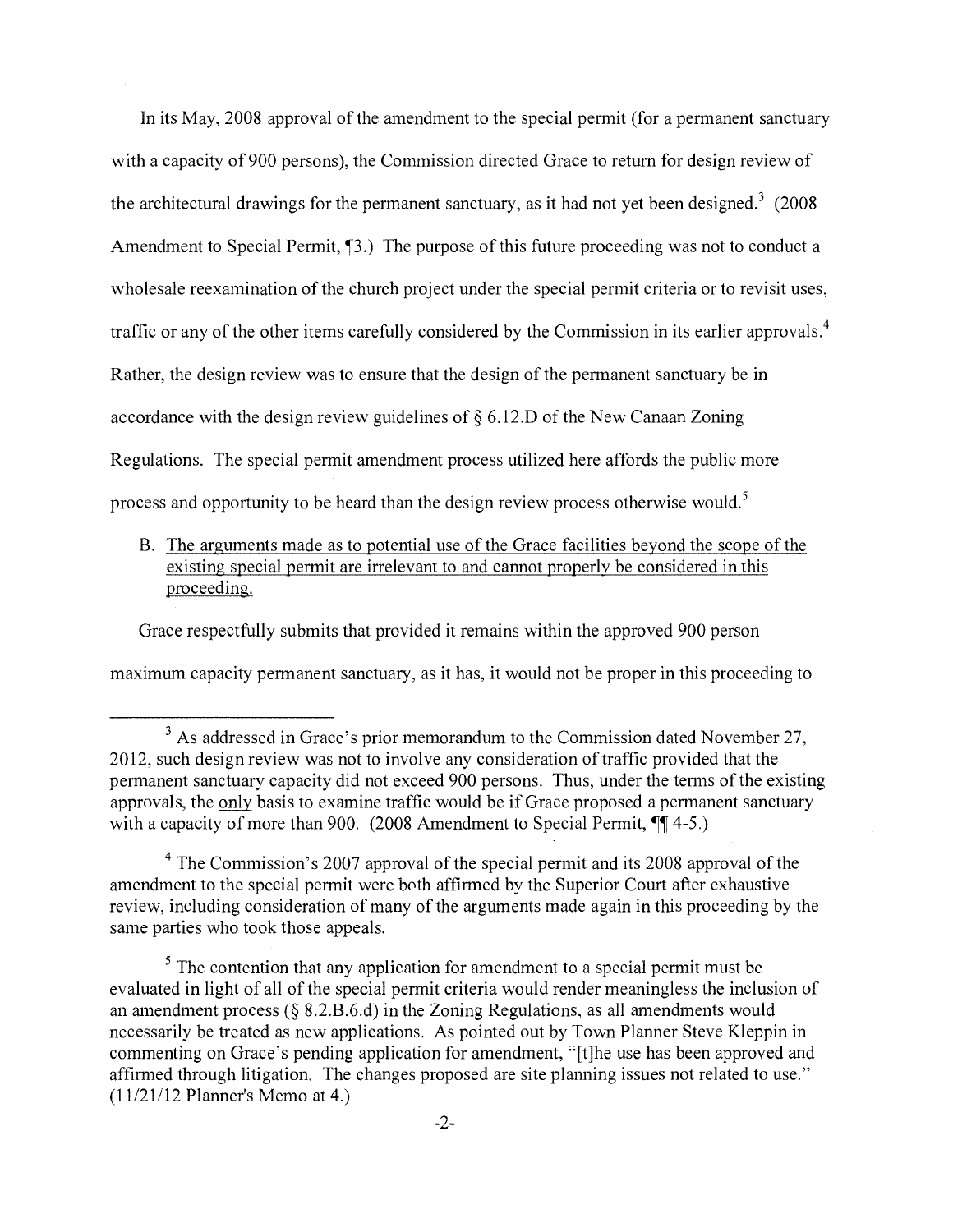revisit, reconsider or modify the existing conditions of approval relating to third-party use of the facility, or to impose new conditions restricting church activities.<sup>6</sup> For example, in a case involving an application for amendment of a special permit to allow construction of a storage building on a site with a previously approved shooting range special permit use, and where the applicant did not seek to modify the use, a Superior Court held that the zoning commission could not impose new restrictions on the gun range hours of operation where the existing special use permit did not include a condition providing that the permit was subject to periodic review. *East Windsor Sportsmen's Club v. Planning & Zoning Comm'n of East Windsor*, 4 Conn. Super. Ct. Rpts. 657, 658 (1989). Similarly, Grace does not seek any expansion of or modification to the uses allowed under its special permit, and its special permit does not provide for periodic review of the use of the property.

The arguments that have been made regarding the potential for uses to occur that are beyond the scope of the approved religious institution use are no more than an attempt, five years after the approvals, to attack yet again the special permit held by Grace and to rehash claims previously disposed of by the Commission and the Court, As Grace has stated in this proceeding, it intends to abide by the special permit that it holds, and it does not seek an expansion of that permit or any different permit. Grace will not use the property in any manner different than contemplated and approved in 2007 and 2008. It does not seek a special permit for a park, a philanthropic organization or a club.<sup>7</sup> Nor does Grace seek a special permit for the

 $6$  During the earlier proceedings, potential traffic impacts were thoroughly examined not just in conjunction with Sunday services but also with use of the facilities during weekday mornings and during evenings, and it was determined that area roads could accommodate all such activity.

 $<sup>7</sup>$  Allowing ancillary use of a church building by a non-profit or community group, as is</sup> commonplace in New Canaan, does not transform such third-party use into a "club" or "philanthropic" use requiring a separate special permit. If this were the case, virtually all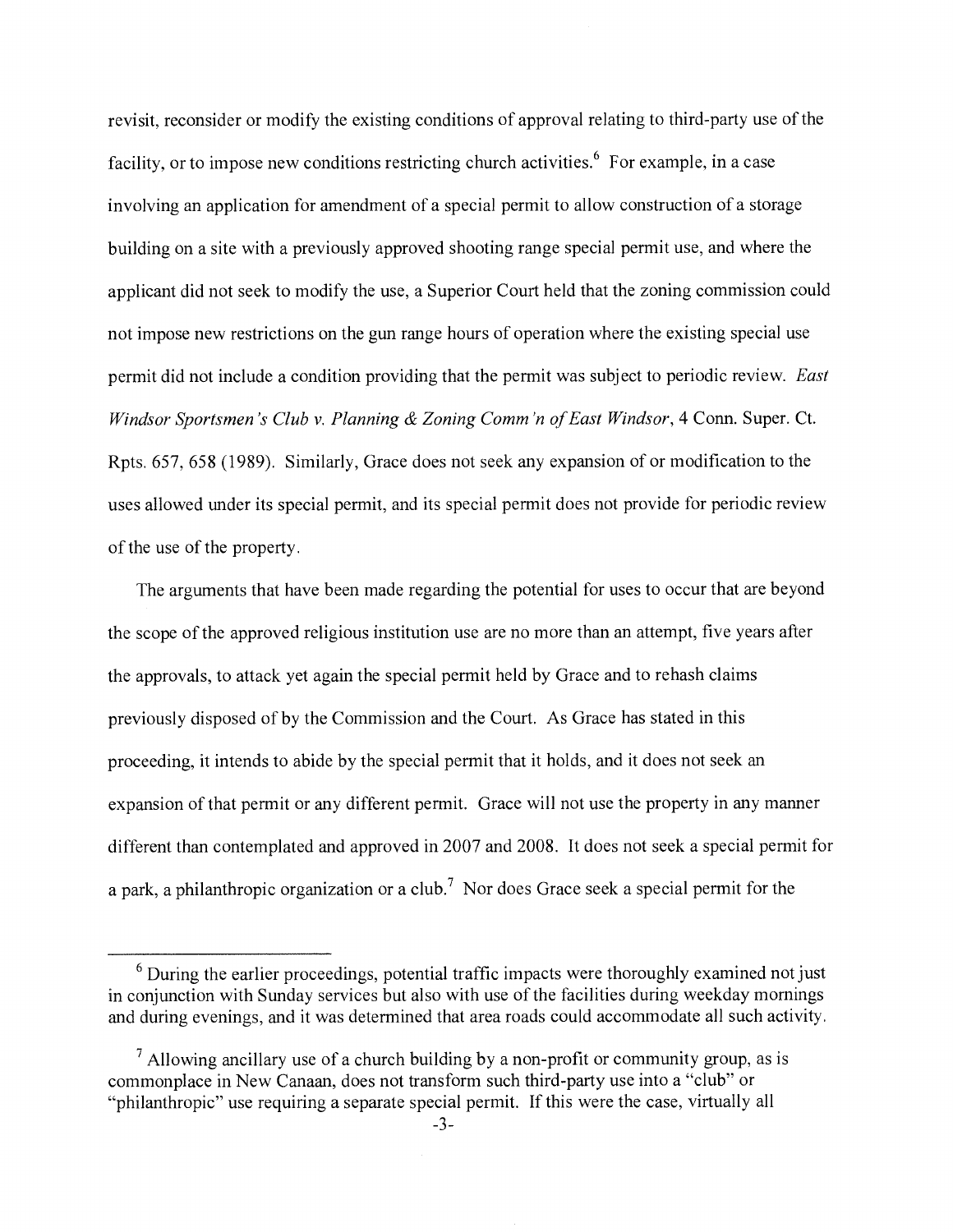adjoining lot known as Lot 76. If Grace were to seek to conduct any activities requiring further zoning approval, then it would either obtain such approval or not undertake the particular activity.

The claims made as to potential activities by Grace Farms Foundation exceeding the scope of the existing permit are not only flatly wrong and speculative, but they are completely irrelevant to this proceeding.<sup>8</sup> In fact, this very claim was rejected by the Superior Court (Mottolese, J.) in a nearly 70-page decision dismissing the appeals from the Commission's 2007 and 2008 approvals, as follows:

> Any violation of use limitations inherent in a religious institutional use or pursuant to commission imposed conditions are always subject to enforcement by the commission and its enforcement officer under authority conferred by section 8.5 of the [New Canaan zoning] regulations. It [is] the commission's duty to assume that a land owner who seeks approval for a special permit use will use the property for the permitted purpose, not a prohibited purpose.

(1/6/12 Court Decision at 60.)

In addition, in rejecting the claims made in the earlier appeals that the uses had not been

adequately defined by Grace in its original application and that zoning violations might occur,

the Superior Court found as follows:

The plaintiffs themselves have identified a few of the myriad uses which are possible but which create concern, such as: weddings, support groups, offices, fund raisers, sporting events, festivals, funerals, Sunday school, summer camp. Obviously, some of these are traditional church activities. Whether others such as "festivals" and "summer camps" will qualify as permissible accessory uses must await future determination, if they ever materialize. An administrative agency has

churches in New Canaan would be in violation of the zoning regulations through their support of such activities. The Commission's inclusion of conditions in Grace's earlier approvals addressing third-party use also belies this baseless claim.

<sup>8</sup> The documents submitted by Mr. Shah regarding Grace Farms Foundation have no bearing on this proceeding.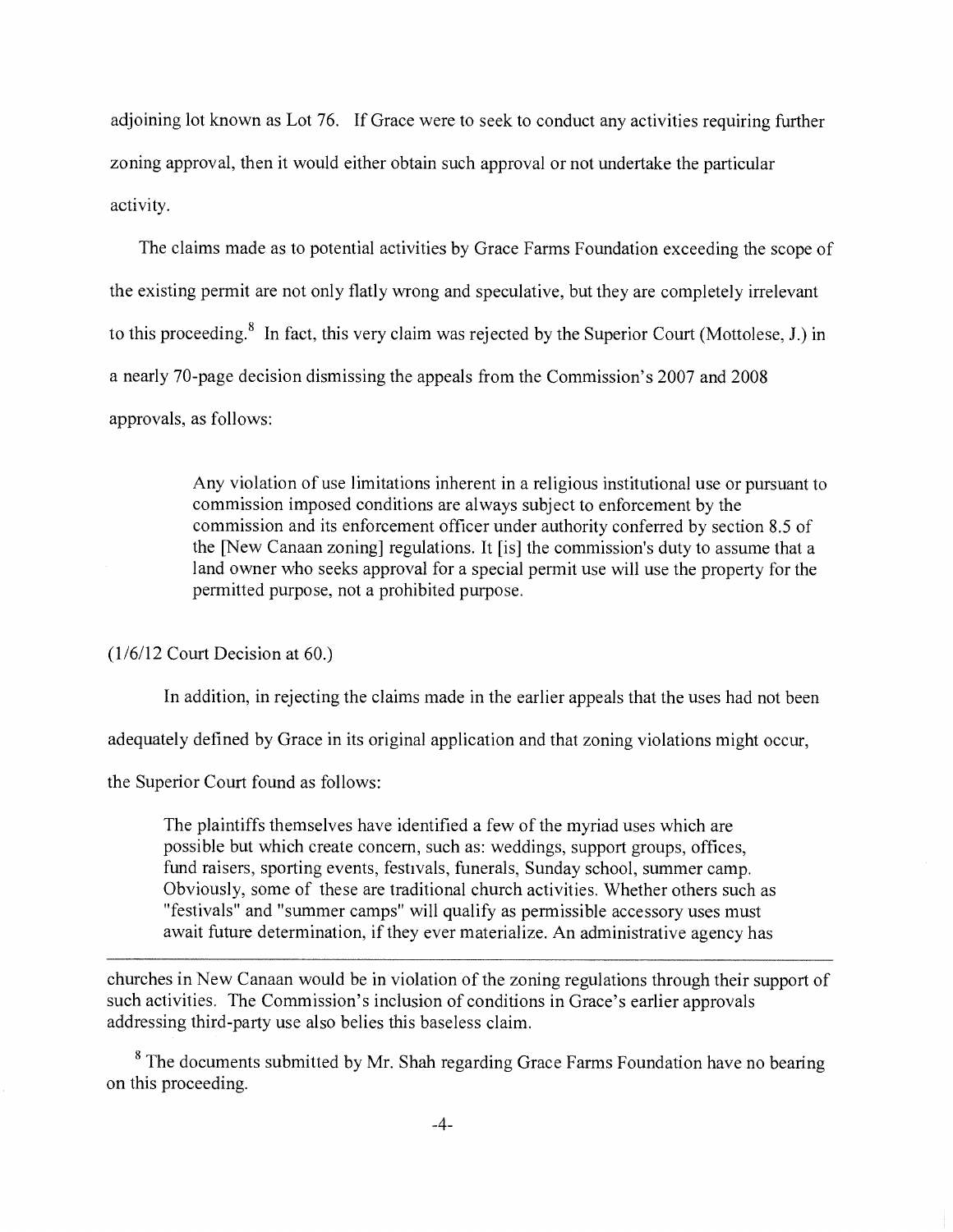reasonable discretion to determine if sufficient documentation has been submitted to proceed with an application. R. Fuller, 9 *Conn. Land Use Law and Practice* (2d ed.) 1999, section 15.12 at 360. Therefore it is within the discretion of a zoning agency to determine whether sufficient documentation has been provided in order to enable it to proceed with an application. See, *Woodburn v. Conservation Commission,* 37 Conn. App. 166, 176 (1995). Moreover, speculative, future violations may not be the basis for a commission's decision. *Krawski v. Planning and Zoning Commission,* 21 Conn.App. 667, 672 (1990) [sic] because they may never occur.

(1/6/12 Court Decision at 59.) *See also OakbridgelRogers Ave. Realty, LLC v. Planning &* 

*Zoning Comm 'n of Milford,* 78 Conn. App. 242, 249-50 (Conn. App. 2003)(holding that zoning commission illegally rejected application for amendment of special permit to allow addition of four boat slips to existing pier where it feared that additional slips could be used by third parties in violation of the zoning regulations limiting such use to the owner, and noting that potential misuse is a zoning enforcement issue and not a basis to deny the application.)

Further, it is well-established in land use proceedings such as these that generalized concerns do not qualify as substantial evidence. (1/6/12 Court Decision at 59 (citing *Riverbend Associates, Inc. v. Conservation Inland Wetlands Commission,* 269 Conn. 57, 70, 848 A.2d 395

 $(2004)$ .

C. Grace submits that it would be improper to revisit the issue of use or to impose conditions or restrictions on use that were not placed on the original special permit approval.

As addressed above, Grace submits that it would be improper to revisit the religious or ancillary uses allowed by the existing special permit or to impose additional restrictions on church activities or ancillary third-party activities in this proceeding for amendment.<sup>9</sup>

 $9<sup>9</sup>$  In their zeal to obstruct Grace's use of its valid special permit and to impose restrictions on use of the church facilities unique to Grace, certain parties ask this Commission, contrary to the Religious Exercise in Land Use and by Institutionalized Persons Act, 42 U.S.C.S. §§ 2000cc-2000cc-5, and state statute, Connecticut General Statutes § 52-571b, to treat Grace differently than other applicants and other churches, in a manner which would constrict and impair the ability of the church to function and of its members to exercise their right to worship. In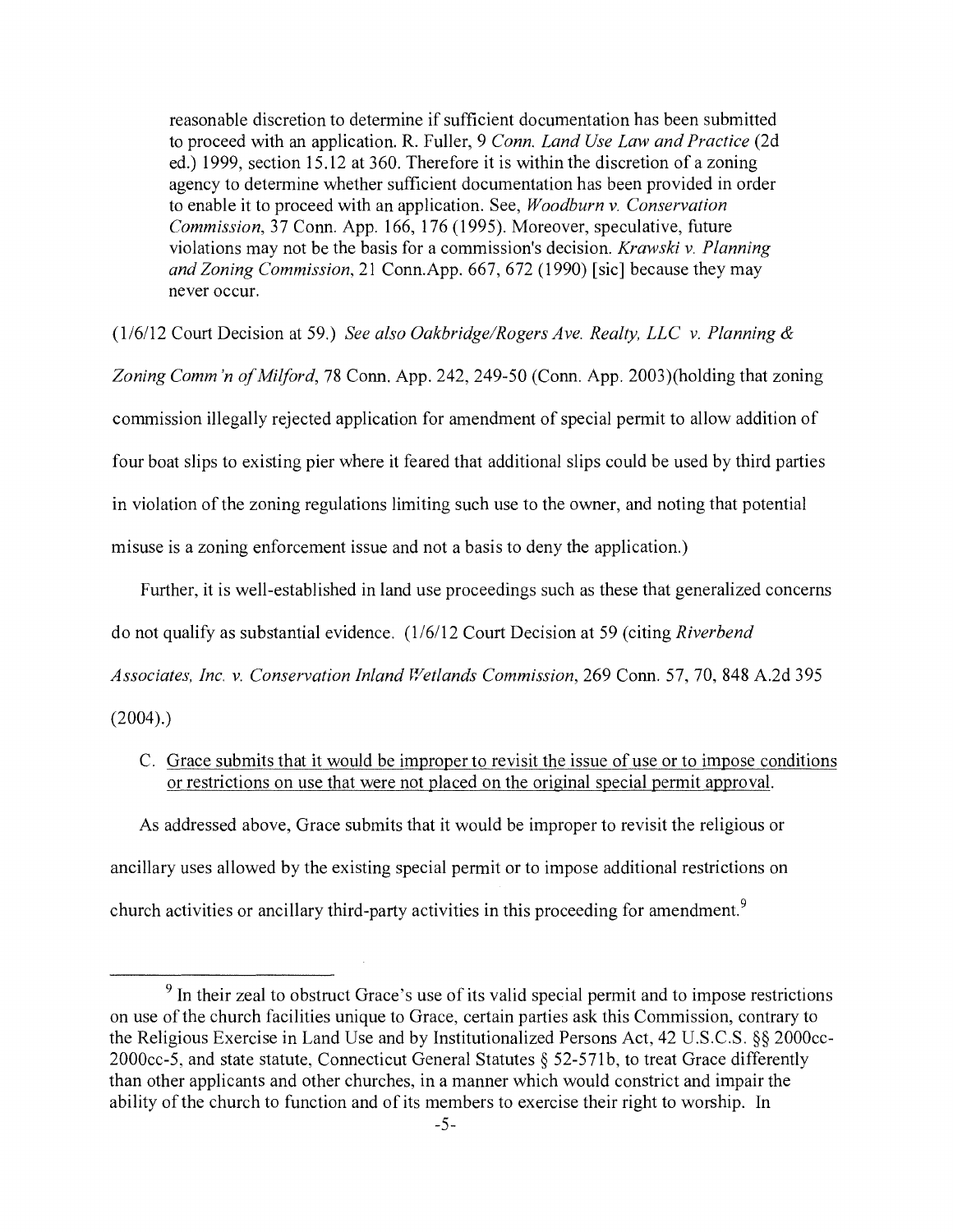Nonetheless, Grace wishes to be responsive to the request made by the Commission at the December 18, 2012 hearing that Grace provide further information regarding typical or expected use. However, it should be noted that church use and ancillary third-party use are somewhat fluid and subject to change from time to time, as with any church. Programs are developed, refined and sometimes discontinued. Similarly, community and non-profit groups change over time. Therefore, Grace is submitting the attached summary of typical types of uses that it is anticipated may occur on the property.

# **CONCLUSION**

For all of the above reasons, Grace respectfully requests that its application be approved as submitted.

addition, to suggest that the church's practice of social justice is not a religious use, but instead some kind of philanthropic or club use would place a substantial burden on the church's exercise of religion in violation of RLUIPA. "[A] substantial burden exists when the state puts 'substantial pressure on an adherent to modify his behavior and violate his beliefs." *Rocky Mtn. Christian Church v. Bd. of County Commissioners of Boulder County,* 481 F. Supp. 2d 1213, 1223 (D. Colo. 2007) (citing *Thomas v. Rev. Bd of the Indiana Employment Sec. Div.,* 450 U.S. 707, 718 (1981)).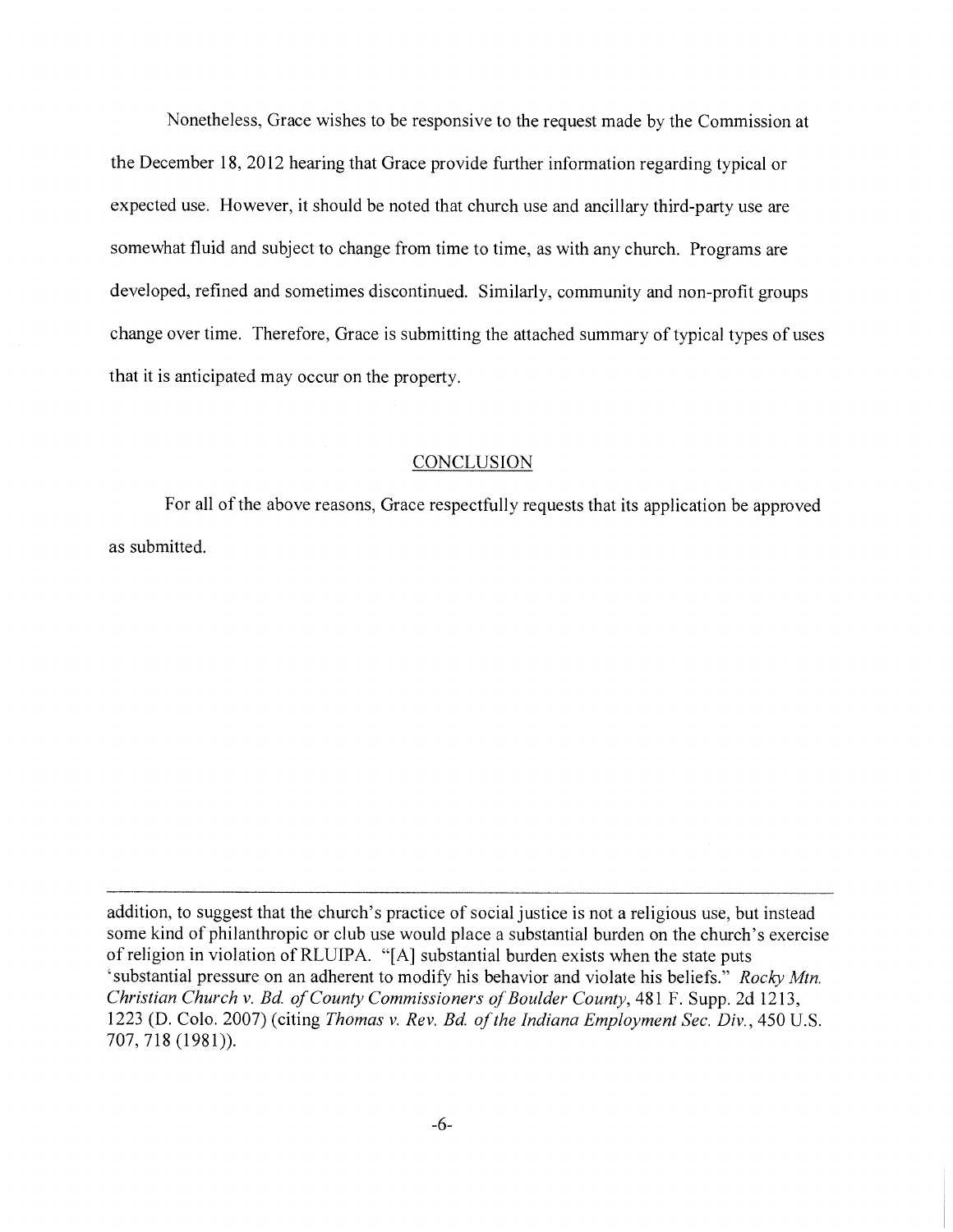| <b>GRACE COMMUNITY CHURCH</b> |                                                                                                                                                                                                                                                                                                                                                                                                  |                                                                                                                   |
|-------------------------------|--------------------------------------------------------------------------------------------------------------------------------------------------------------------------------------------------------------------------------------------------------------------------------------------------------------------------------------------------------------------------------------------------|-------------------------------------------------------------------------------------------------------------------|
| <b>TYPICAL USAGE</b>          | GHURGH                                                                                                                                                                                                                                                                                                                                                                                           | <b>COMMUNITY/NON PROFIT GROUPS</b>                                                                                |
|                               | BIBLE STUDIES -6 TO 1S, up to 75 ON OCCASION<br>COFFEE/BREAKFASTS<br>SOCIAL JUSTICE/MINISTRY SERVICE MEETING - 3 TO 20                                                                                                                                                                                                                                                                           | COMMUNITY BIBLE STUDIES AND INTERFAITH ORGANIZATION<br>MEETINGS - 20 TO 150 PEOPLE                                |
|                               | OPEN ART - 1 TO 10<br>PARENT/CHILD PROGRAMS                                                                                                                                                                                                                                                                                                                                                      | NON PROFIT EXECUTIVE/BOARD MEETINGS                                                                               |
|                               | HOLIDAY SCHOOL CHILDREN ACTIVITIES<br>LIBRARY VISITS/RESEARCH - INDIVIDUALS<br>PASTORS MEETINGS                                                                                                                                                                                                                                                                                                  | ARTS/SERVICE/SOCIAL JUSTICE - EX. ARTS FOR HEALING, PURA<br>VIDA, NEW CANAAN CARES, NEXT GENERATION NEPAL         |
| <b>WEEK DAY MORNING</b>       | MINISTRY LEADERSHIP MEETINGS<br>COUNSELING - INDIVIDUALS<br>PANTRY COLLECTION - INDIVIDUALS<br>SPEAKER SERIES - ON OCCASION, 10 TO 75 PEOPLE<br>SPRING/SUMMER GARDENING - INDIVIDUALS<br>SEASONAL RECREATIONAL PROGRAMS AND CHURCH<br><b>SPORTS</b>                                                                                                                                              | OPEN LIBRARY/BOOKS ON FAITH AND SOCIAL JUSTICE -<br><b>INDIVIDUALS</b>                                            |
|                               | SUMMER CHILDREN'S BIBLE SCHOOL/CHURCH CAMPS                                                                                                                                                                                                                                                                                                                                                      |                                                                                                                   |
|                               | BIBLE STUDIES - 6 TO 15, up to 75 ON OCCASION<br>COFFEE/LUNCHEONS/SOCIALS<br><b>BOOK DISCUSSION GROUPS - 5 TO 12</b>                                                                                                                                                                                                                                                                             | ARTS/SERVICE/SOCIAL JUSTICE - EX. ARTS FOR HEALING, PURA<br>VIDA, NEW CANAAN CARES, NEXT GENERATION NEPAL         |
|                               | SOCIAL JUSTICE/MINISTRY SERVICE MEETING - 3 TO 20<br>OPEN ART - 1 TO 10                                                                                                                                                                                                                                                                                                                          | SERVICE/NON PROFIT LUNCHEON MEETINGS/SPEAKER SERIES                                                               |
|                               | PARENT/CHILD PROGRAMS<br>HOLIDAY SCHOOL CHILDREN ACTIVITIES                                                                                                                                                                                                                                                                                                                                      | OPEN LIBRARY/BOOKS ON FAITH AND SOCIAL JUSTICE -<br><b>INDIVIDUALS</b>                                            |
| <b>WEEK DAY AFTERNOON</b>     | LIBRARY VISITS/RESEARCH - INDIVIDUALS<br>PASTORS MEETINGS<br>MINISTRY LEADERSHIP MEETINGS<br>MINISTRY MEETINGS<br>COUNSELING - INDIVIDUALS<br>PANTRY COLLECTION - INDIVIDUALS<br>WORSHIP/DRAMA REHEARSALS<br>SPEAKER SERIES - ON OCCASION, 10 TO 75 PEOPLE<br>SEASONAL RECREATIONAL PROGRAMS AND CHURCH<br><b>SPORTS</b><br>AFTER SCHOOL YOUTH PROGRAMS<br>SPRING/SUMMER GARDENING - INDIVIDUALS | YOUTH PROGRAMS - EX. SCOUTS                                                                                       |
|                               | BIBLE STUDIES - 6 TO 15, up to 75 ON OCCASION<br>FELLOWSHIP DINNERS/SOCIALS                                                                                                                                                                                                                                                                                                                      | INTERFAITH ORGANIZATION MEETING/GATHERINGS                                                                        |
|                               | <b>BOOK DISCUSSION GROUPS - S TO 12</b><br>SOCIAL JUSTICE/MINISTRY SERVICE MEETING - 3 TO 20                                                                                                                                                                                                                                                                                                     | NON PROFIT EXECUTIVE/BOARD MEETINGS                                                                               |
|                               | OPEN ART - 1 TO 10<br>LIBRARY VISITS/RESEARCH - INDIVIDUALS<br>PASTORS/ELDERS/PLANNING TEAM MEETINGS                                                                                                                                                                                                                                                                                             | ARTS/SERVICE/SOCIAL JUSTICE - EX. ARTS FOR HEALING, PURA<br>VIDA, NEW CANAAN CARES, NEXT GENERATION NEPAL         |
| WEEK DAY EVENING              | MINISTRY LEADERSHIP MEETINGS<br>COUNSELING - INDIVIDUALS<br>PANTRY COLLECTION - INDIVIDUALS<br>WORSHIP/DRAMA REHEARSALS<br>SPEAKER SERIES - ON OCCASION, 10 TO 100 PEOPLE<br>DEBATES - EX. GIVE ME AN ANSWER (PASTOR KNECHTLE)<br>SEASONAL RECREATIONAL PRDGRAMS AND CHURCH<br><b>SPORTS</b><br>YOUTH PROGRAMS                                                                                   | SERVICE/NON PROFIT FUNDRAISER                                                                                     |
|                               |                                                                                                                                                                                                                                                                                                                                                                                                  | * As customary with other New Canaan churches and as has * As customary with other New Canaan churches and as has |

been the practice of Grace Community Church over the past been the practice of Grace Community Church over the last 11<br>11 years, the frequency of the above activities/events years and as intended with the new facility, the varies. They are scheduled on a daily, weekly, monthly or activities/events varies. They are scheduled on a daily, weekly, seasonal basis. The various activities/events do not all occur monthly or seasonal basis. The various activities/events do not at the same time.

\*\* Most daily activities are for individuals and groups of less \*\* Community/non profit events to be scheduled such that<br>than 12.

years and as intended with the new facility, the frequency of all occur at the same time.

they do not conflict with church events/programs.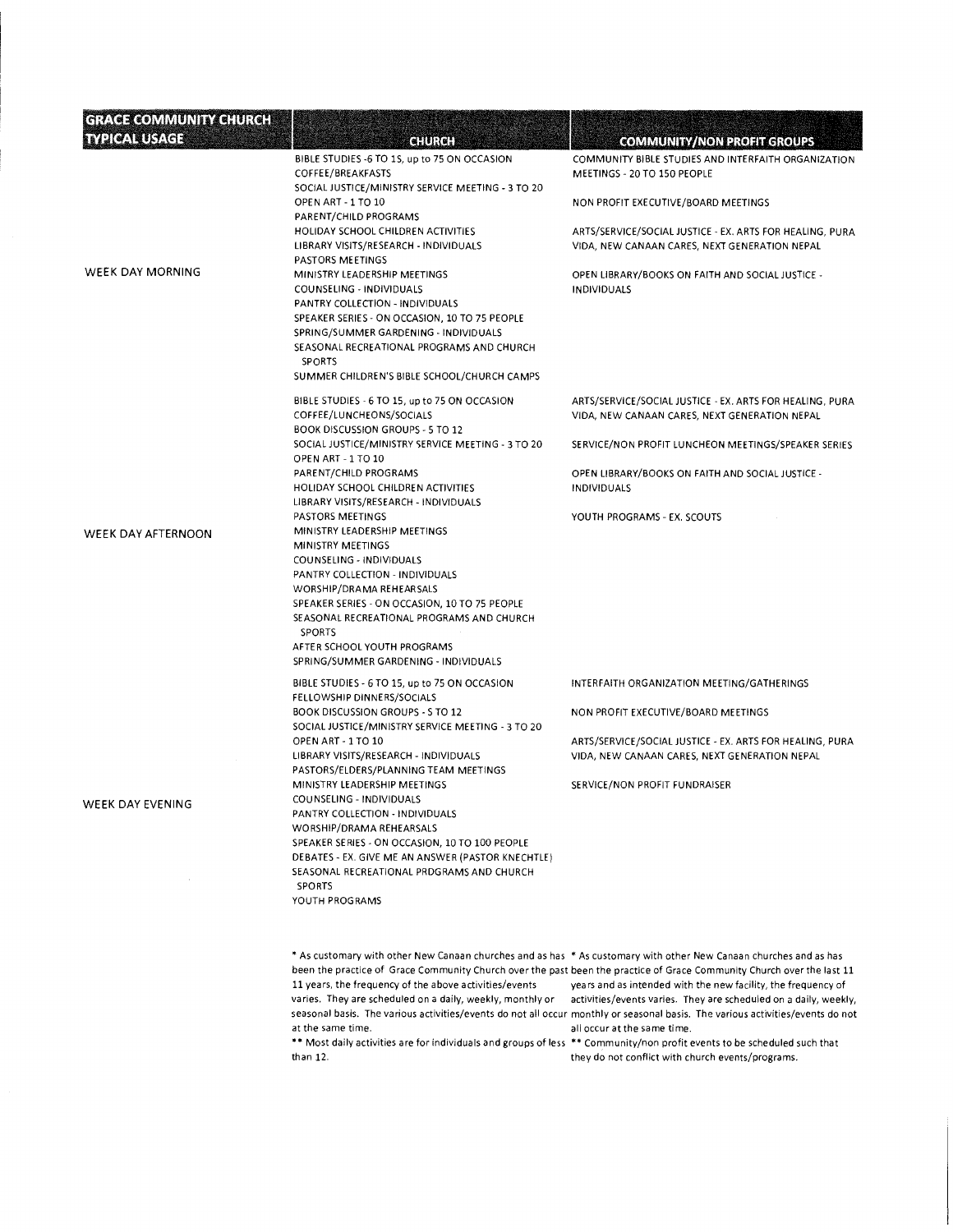| <b>GRACE COMMUNITY CHURCH</b><br><b>TYPICAL USAGE</b> | <b>CHURCH</b><br>FELLOWSHIP BREAKFASTS/LUNCH/DINNERS                                                                                                                                                     | <b>COMMUNITY/NON PROFIT GROUPS</b><br>INTERFAITH ORGANIZATION MEETINGS                          |
|-------------------------------------------------------|----------------------------------------------------------------------------------------------------------------------------------------------------------------------------------------------------------|-------------------------------------------------------------------------------------------------|
|                                                       | RECREATIONAL/ARTS ACTIVITIES                                                                                                                                                                             | NON PROFIT/COMMUNITY FUNDRAISER OR GATHERING                                                    |
|                                                       | <b>BIBLE STUDIES/SPEAKER SERIES</b>                                                                                                                                                                      | ARTS/SERVICE/SOCIAL JUSTICE MEETINGS - EX. ARTS FOR                                             |
|                                                       | MUSICAL/ARTS PROGRAMS, PERFORMANCES                                                                                                                                                                      | HEALING, PURA VIDA, NEXT GENERATION NEPAL, NEW<br>CANAAN CARES                                  |
|                                                       | WEDDINGS AND RECEPTION < 200, ON AVG 50 TO 100                                                                                                                                                           | OPEN LIBRARY/BOOKS ON FAITH AND SOCIAL JUSTICE -                                                |
| SATURDAY                                              | SPRING/SUMMER GARDENING - INDIVIDUALS                                                                                                                                                                    | <b>INDIVIDUALS</b>                                                                              |
|                                                       | SEASONAL RECREATIONAL PROGRAMS AND CHURCH<br><b>SPORTS</b>                                                                                                                                               | COLLECTION OF FOOD PANTRY ITEMS - INDIVIDUALS<br>BLOOD DRIVES/COMMUNITY SERVICES AS APPROPRIATE |
| <b>SUNDAY</b>                                         | <b>CHURCH SERVICES</b><br>SUNDAY SCHOOL<br>AFTER CHURCH ADULT EDUCATION PROGRAMS<br>AFTER CHURCH FELLOWSHIP/RECREATION<br>CHURCH MINISTRY MEETINGS/COUNSELING<br><b>BIBLE STUDIES</b><br><b>BAPTISMS</b> | PRIMARILY CHURCH USAGE                                                                          |
| OTHER                                                 | FUNERALS AND MEMORIALS<br>HOLIDAY AND SPECIAL SERVICES AND EVENTS<br>SPECIAL NEEDS PROGRAMS FOR CHILDREN<br>NURSERY SCHOOL, FUTURE OPTION AS OTHER CHURCHES<br>OFFER                                     |                                                                                                 |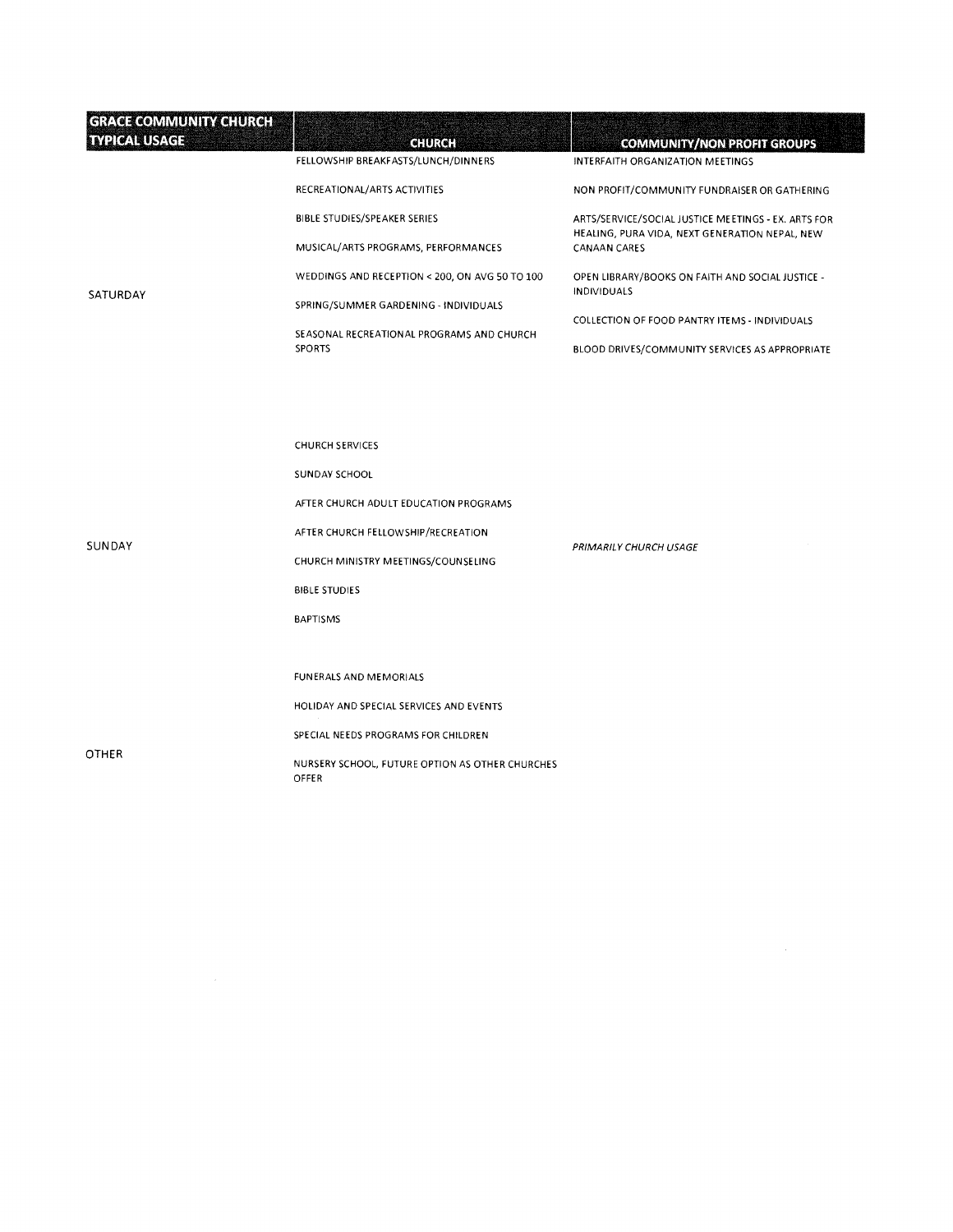*Brewing Co. v. Commissioner of Revenue,* 326 N.W.2d 642 (Minn. 1982), *Pabst Brewing Co. v. Department of Revenue,* 130 Wis.2d 291, 387 N.W.2d 121 (1986).

The defendant, however, points to the Uniform Division of Income for Tax Purposes Act (UDITPA). Although Connecticut has not adopted UDITPA completely and is not a signatory to the Multistate Tax Compact (MTC), the regulations issued by the Multistate Tax Commission are, nevertheless, a proper aide in the construction of General Statutes §12-218 since its language is iden-

tical to that of section 16(a) of the UDITPA. Under MTC Reg. 1V.16(a).(3), P-H All States Guide 1662, where the purchaser picks up the goods either in its own trucks or by a common carrier hired by the purchaser, at a particular location, then the delivery is deemed to have taken place at that location. J. Hellerstein, *State Taxation*, **19.17**[1] at 584-88 (1983).

Hellerstein further discusses the reason for this rule as being one of simple and inexpensive taxpayer compliance and administration by the taxing authorities. When the products are picked up in this state and are taken under the control of the purchaser, their ultimate destination whether within this state or without would be difficult if not impossible to follow. 19.17[1](a) P. 587.

The interpretation by the MTC appears to this court to be both logical and sound.

Any considerations as to the place of passage of title appears to be irrelevant. The tax in this case is not a "sales tax" but a "gross receipts" tax. The case of *New England Yacht Sales v. Commis-*' tax. The case of *New England Yacht Sales v. Commissioner,* 198 Conn. 624, 504 A.2d 506 (1986), would therefore bear no application.

This court further can find no logical meaning for the words "regardless of the f.o.b. point or other conditions of the sale" in General Statutes §12-218 to support the plaintiffs position that the statute applies only to purchasers whose business and customers are within this state. It appears to this court that these words were clearly placed in the statute to deal with sales wherein the products went out of the state to such purchasers and would be meaningless if they were to apply only to purchasers permanently located within this state.

This court is of the opinion that the defendant Commissioner has established that the statute intended to impose the tax on this plaintiff. The stipulated facts acknowledge that the plaintiff delivered the petroleum products to the purchaser within this state, either by their own vehicle or by common carrier. Title to the products passed in Connecticut. Clearly the sale was made in Connecticut. Nowhere does the statute say or imply that the statute does not apply to a purchaser whose business and customers are located outside this state.

The court further notes in construing the intent of the statute that it refers (in this instance) to sales of products within this state and then goes on to refer to services within the state, rents and royalties within the state, gains from sale of tangible assets within the state, *and all other receipts earned within the state.* (Emphasis added.)

It is apparent to the court that in using the words "within the state" in each of these phrases ending this portion of the statute with the catch-all words "and all other receipts earned within the state," the legislature intended to tax all such transactions that took place in Connecticut and created earnings for the taxpayer in Connecticut as did the transactions which are the subject of this appeal.

Conclusions of law reached by the administrative agency must stand if the court determines that they resulted from a correct application of the law to the facts found and could reasonably and logically follow from such facts. *Cos Cob Volunteer Fire Co. No. 2 Inc. v. FOIC,* 212 Conn. 100, 104 (1989).

Furthermore, the agency's practical construction of the statute, if reasonable, is "high evidence of what the law is." *Cos Cob Volunteer Fire Co. No. I v. FOIC, supra,* 106. The court also finds that, at least as it may be applied to the facts of this appeal, the statute is not ambiguous.

This court can also find no legislative history to corroborate the plaintiff's claim that the legislative change in 1982 was to clarify what already was existing law. On the contrary, the materials cited by the plaintiff indicate only that the legislature was aware that a tax would be imposed on sales where the product was destined for another state and decided to change the law. It must be presumed that the legislature would not act to change a statute where no change was needed. *Perilk,v. Raybestos-Manhattan Europe, Inc.,*  196 Conn. 529, 541, 494 A.2d 555 (1985). It is clear that a legislative determination was made not to tax such sales, and with this policy determination thus made, this court can interpret the statute as it previously existed to contain only a contrary legislative policy until the statute was so amended. *Aaron a. Conservation Commission,* 183 Conn. 532, 532, 441 A.2d 30 (1981), *State v. Poirier,* 19 Conn, App. 1, 3, A.2d (1989).

The plaintiff urges the court to adopt the view that the 1982 statutory amendment was a procedural and not a substantive change, thus making its effect retroactive in this case. It is true that if the amendment was in the nature of a classification, or merely procedural, its application would be retroactive. *Enfield Federal Savings & Loan Association v. Bissell,* 184 Conn. 569, 440 A.2d 220 (1981). This court has already determined that the amendment was not in the nature of a clarification. As to the claim that the change was procedural in nature, one need look only to the effect of the change in this case to conclude that the amendment was clearly substantive. Whether a transaction is taxable or not affects one's substantive rights and thus a legislative change must apply prospectively only. General Statutes §55-3. *Peck v. Jacquenitn, supra.* 

The court finds that the statutory construction aids cited are inapplicable in this instance. The rule requiring an ambiguous statute to be construed in favor of the taxpayer (see *Schlumberger Technology Corp. v. Dubno, supra,* 423) cannot be followed because, as previously explained, this court has determined that the statute is not ambiguous but follows a definite legislative policy (that has since been changed). Further, the statute is unambiguous as to the sale described in the stipulation of facts.

Secondly, the court recognizes the rule that the interpretation of a statute by an agency responsible for enforcing it is entitled to great deference. *Griffin Hospital v. Commission on Hospitals and Health* Care, supra, 512. There is no evidence, however, that the agency's construction of this statute is consistent or has any history of the interpretation urged by the defendant. *Schieffelin & Co. v. Department of liquor Control,* 194 Conn. 165, 479 A .2d 1191 (1984), *(\*Peal after remand,* 202 Conn. 405, 521 A.2d 566 (1987). *Schlumberger Technology Corporation v. Dubno, supra,* 423. This statutory rule of construction therefore is inapplicable to this case.

In conclusion, therefore, this court finds that the statutory construction made by the Commissioner is reasonable and correct and the tax imposed is properly due and owing.

Therefore, the plaintiff's appeal is dismissed.

**East Windsor Sportsmen's Club V.** 

**Planning and Zoning Commission of the Town of East Windsor** 

**ZONS"), SPECIAL EXCEPTIONS AND PERMITS, AMENDMENTS - AD1MNISTRATIVE LAW AND PROCEDURE, ABUSE OF** otscRETIoN

Appeal of zoning commission's decision on application for an amendment of special use permit to build storage shed adjacent to plaintiffs shooting range, where commission granted the application but included certain conditions mocifying the existing spedal permit. Held, appeal sustained. The original grant was not conditioned on periodic review nor does the commission have the authority to restrict a preexisting use of undisputed legality. Even if the application to build the storage shed is considered as an application to expand lhe special permit, the commission had no authority to restrict the original use and such action is Illegal.